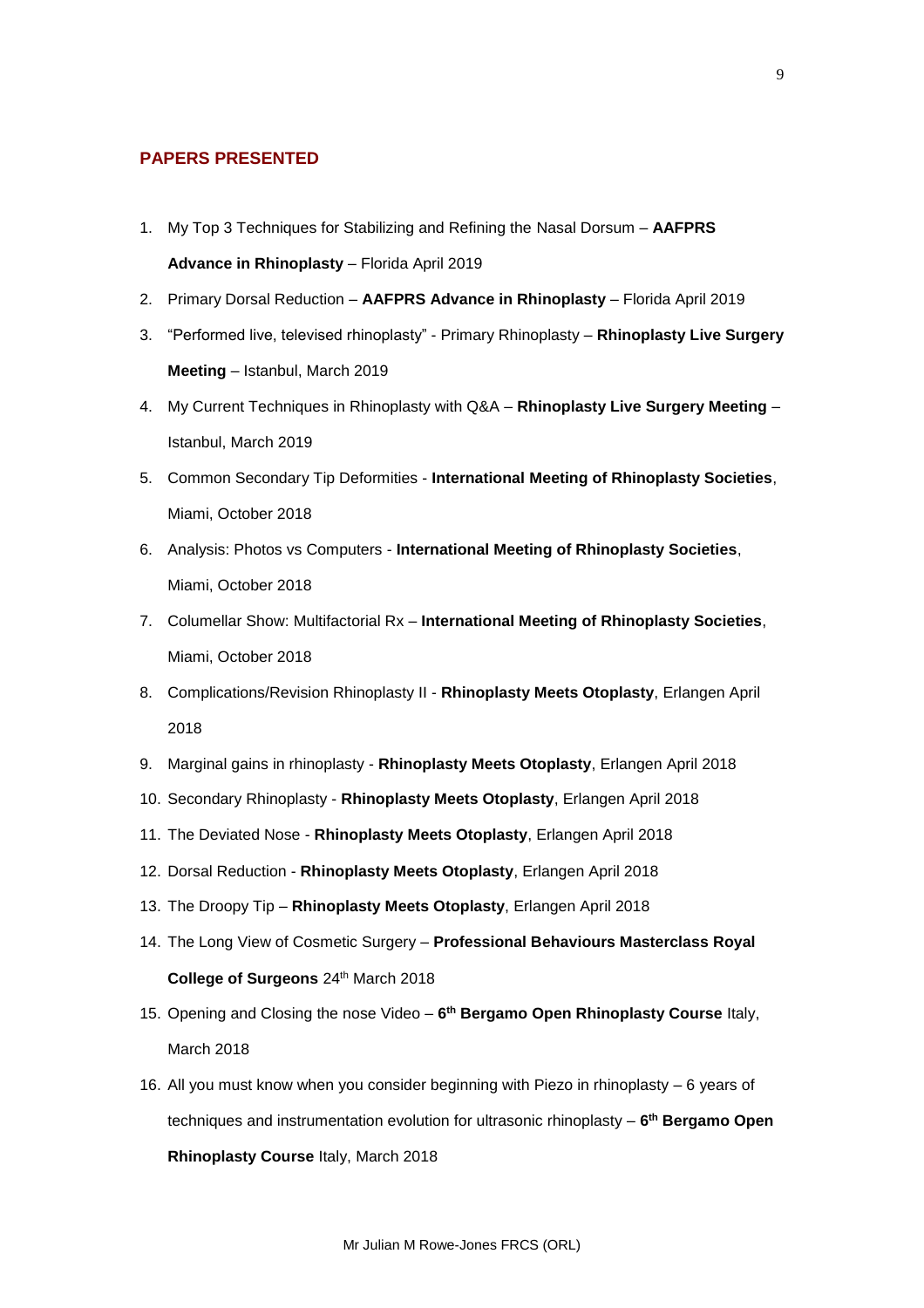- 17. Dorsum Issues. Osteotomies for "closing the roof" **6 th Bergamo Open Rhinoplasty Course** Italy, March 2018
- 18. Osteoplasty. Piezo **6 th Bergamo Open Rhinoplasty Course** Italy, March 2018
- 19. Dorsum techniques. Bony hump reduction with piezo **6 th Bergamo Open Rhinoplasty Course** Italy, March 2018
- 20. Tip Issues. Essentials in treating the Bulbous Tip and the Drooping Tip **6 th Bergamo Open Rhinoplasty Course** Italy, March 2018
- 21. Tip Techniques. Shield graft design and placement **6 th Bergamo Open Rhinoplasty Course** Italy, March 2018
- 22. Masterclass. Shaping the dorsum by piezo: Composite reduction and osteotomies **6 th Bergamo Open Rhinoplasty Course** Italy, March 2018
- 23. 5 tips for the droopy tip. **British Association of Aesthetic Plastic Surgeons**, London October 2017
- 24. Piezo techniques in rhinoplasty. **British Association of Aesthetic Plastic Surgeons**, London – October 2017
- 25. Marginal gains in rhinoplasty. **British Association of Aesthetic Plastic Surgeons**, London – October 2017
- 26. What have I changed in rhinoplasty in the last 5 years? **European Academy of Facial Plastic Surgery Annual Meeting**, Lisbon – September 2016
- 27. Shim grafts for the middle nasal vault. **European Academy of Facial Plastic Surgery Annual Meeting**, Lisbon – September 2016
- 28. The Long View of Cosmetic Surgery. **Royal College of Surgeons**, London September 2017
- 29. Nasal sculpture Piezo recontouring of the twisted nose. **Advances in Rhinoplasty,**  Chicago May 2017
- 30. Correcting the droopy tip. **Advances in Rhinoplasty,** Chicago May 2017
- 31. Mid third nasal shims. **Advances in Rhinoplasty,** Chicago May 2017
- 32. How technology will shape the future of rhinoplasty panel. **Advances in Rhinoplasty,**  Chicago May 2017
- 33. The Tip in Primary Rhinoplasty. **International Meeting of Rhinoplasty Societies**. Paris.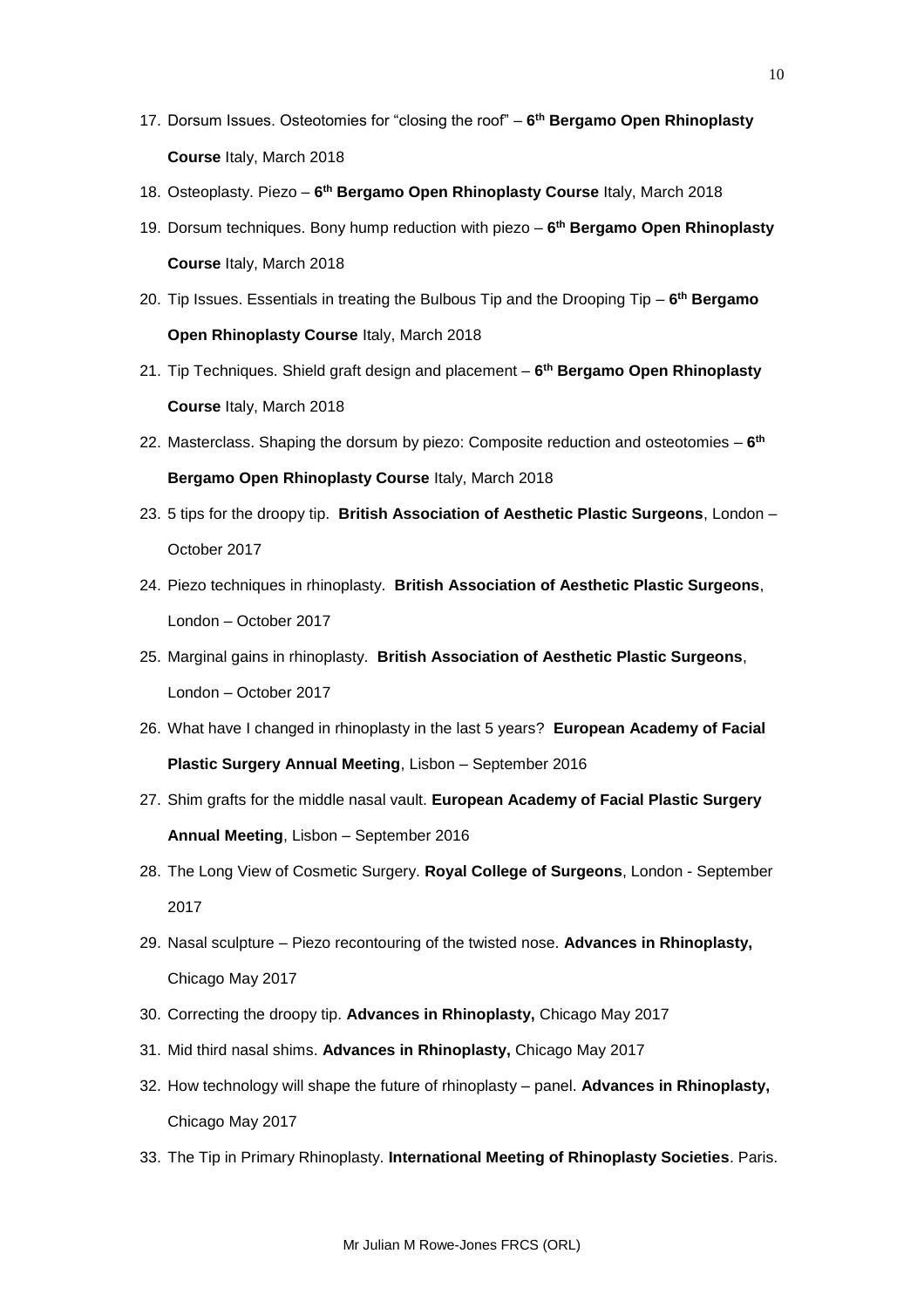September 2016

- 34. Which severe complication did I have during the last five years and how I managed it. **International Meeting of Rhinoplasty Societies**. Paris. September 2016
- 35. The Bony Vault In Primary Rhinoplasty How To Narrow A Wide Bony Vault: Medial Osteotomies. **International Meeting of Rhinoplasty Societies**. Paris. September 2016
- 36. Powered Dorsal Sculpting. **European Academy of Facial Plastic Surgery Annual Conference.** London. September 2016
- 37. Video Session Dorsal Augmentation. **European Academy of Facial Plastic Surgery Annual Conference.** London. September 2016
- 38. Panel International Rhinoplasty Experience Chair. **European Academy of Facial Plastic Surgery Annual Conference.** London. September 2016
- 39. Aesthetic Dorsal Reduction. **British Rhinological Society Meeting**. Leeds. May 2016
- 40. Alar rim : lobule imbalance. **8 th World Congress of Facial Plastic Surgery**. Rio de Janerio. May 2016
- 41. Rhinoplasty around the world debate. **8 th World Congress of Facial Plastic Surgery**. Rio de Janerio. May 2016
- 42. Rhinoplasty video session. **8 th World Congress of Facial Plastic Surgery**. Rio de Janerio. May 2016
- 43. Balancing tip, alae and columella. **Finesse in Facial Plastic Surgery – The 7th Regensburg Course.** Regensburg. April 17
- 44. The tip in 3D correlating surface contour to the underlying anatomy. **5 th Bergamo Open Rhinoplasty Course.** Bergamo. March 2016.
- 45. Primary (dorsal reduction, lateral crura struts, transposition, tip sutures and tip refinement grafts). **5 th Bergamo Open Rhinoplasty Course.** Bergamo. March 2016.
- 46. Management of the drooping tip. **5 th Bergamo Open Rhinoplasty Course.** Bergamo. March 2016.
- 47. Shield graft design and placement. 5<sup>th</sup> Bergamo Open Rhinoplasty Course. Bergamo. March 2016.
- 48. Rhinoplasty roundtable : Challenging cases. **FPS UK Annual Meeting**. London. February 2016.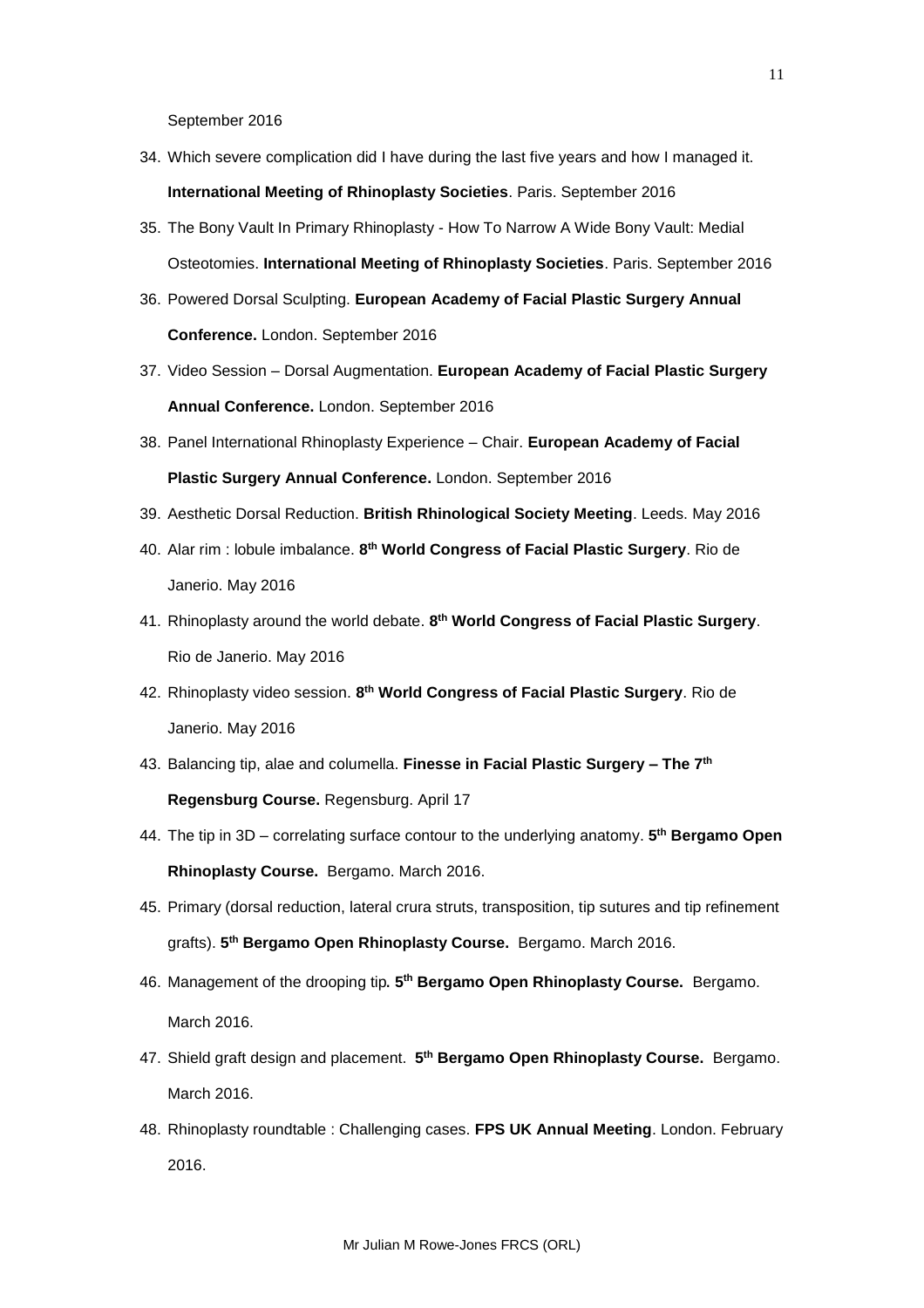- 49. Patient Selection. **4th Biennial Caribbean FPS Update.** Barbados, January 2016.
- 50. Dorsal Reduction.**4th Biennial Caribbean FPS Update.** Barbados, January 2016.
- 51. The Drooping Tip. **Advanced Aesthetic Rhinoplasty, Otoplasty & Facial Contouring**. St Petersburg. October 2015
- 52. Secondary Tip Refinement & How to Avoid It. **Advanced Aesthetic Rhinoplasty, Otoplasty & Facial Contouring**. St Petersburg. October 2015
- 53. Rhinoplasty priniciples. **Aesthetic Surgery**. Manchester. September 2015.
- 54. The Hanging Columella. **7 th International Eurasian Aesthetic Surgery Course**. Istanbul. June 2015.
- 55. The Under Projected Tip. **7 th International Eurasian Aesthetic Surgery Course**. Istanbul. June 2015.
- 56. Secondary Rhinoplasty. **7 th International Eurasian Aesthetic Surgery Course**. Istanbul. June 2015.
- 57. Secondary Tip Surgery and How to Avoid. **7 th International Eurasian Aesthetic Surgery Course**. Istanbul. June 2015.
- 58. Alar Width and Flare Reduction. **AAFPRS Advances in Rhinology Meeting.** Chicago. May 2015.
- 59. An uplift Approach to the Droopy Tip. **AAFPRS Advances in Rhinology Meeting.**  Chicago. May 2015.
- 60. Complications How to avoid them and how to deal with them. **AAFPRS Advances in Rhinology Meeting.** Chicago. May 2015.
- 61. Shield Graft for the nasal tip. **AAFPRS Advances in Rhinology Meeting.** Chicago. May 2015.
- 62. Creating Tip Attitude. **4 th Annual Meeting of Rhinoplasty Society of Europe**. Stuttgart. March 2015
- 63. Surgery for the Saddle Nose. **Rhinology Integral Approach International Course.**  Mexico. February 2015
- 64. New Thoughts on Surgery for the Droopy Tip. **Rhinology Integral Approach International Course..** Mexico. February 2015
- 65. New Thoughts on Nasal Hump Reduction. **Rhinology Integral Approach International**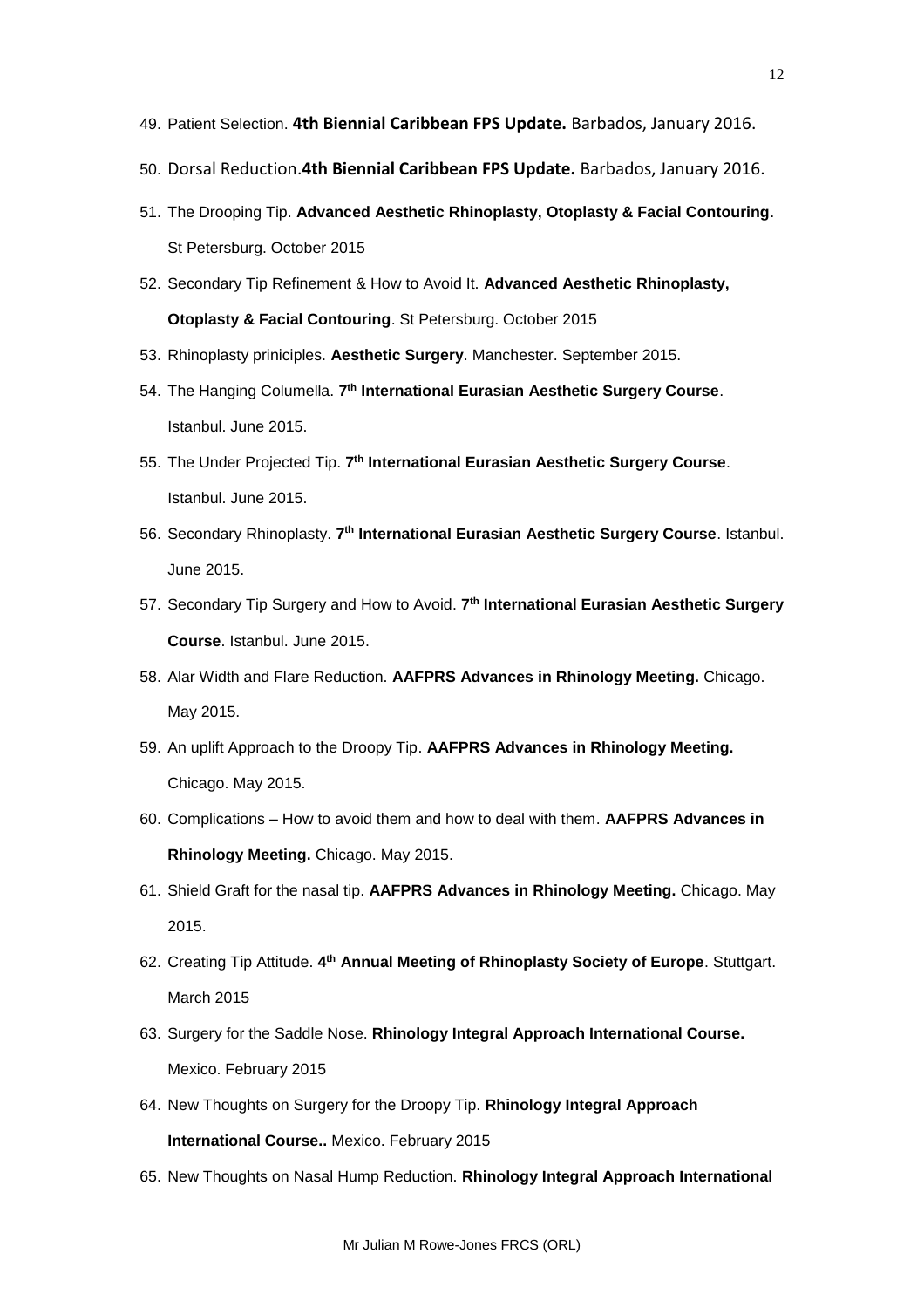**Course.** Mexico. February 2015

- 66. New Concepts on Nasal Tip and Nostril Refinement. **Rhinology Integral Approach International Course.** Mexico. February 2015
- 67. Nasal Tip Surgery Roundtable Case Discussion. **Rhinology Integral Approach International Course.** Mexico. February 2015
- 68. Rhinoplasty Round Table Chair. **The ENT UK Facial Plastic Surgery Society Annual Meeting.** London. February 2015
- 69. Columellar-labial Angle. **Reaching New Peaks in Facial Plastic Surgery**. Colorado. January 2015
- 70. Alar Rim. **Reaching New Peaks in Facial Plastic Surgery**. Colorado. January 2015
- 71. Dorsal Reduction & Restoration. **My Rhinoplasty**. London 19-21 November 2014
- 72. Saddle Nose. **My Rhinoplasty**. London 19-21 November 2014
- 73. Tip Refinement Primary and Secondary. **My Rhinoplasty**. London 19-21 November 2014
- 74. Osteotomies in Rhinoplasty. **5 th International Course on Functional and Aesthetic Surgery of the Nose,** Italy 19-22nd October 2014
- 75. Highlights of Rhinoplasty Counselling and Surgical Planning**. 5 th International Course on Functional and Aesthetic Surgery of the Nose, Italy 19-22<sup>nd</sup> October 2014**
- 76. Management of the unsatisfied rhinoplasty patient Expert Panel**. 5th International Course on Functional and Aesthetic Surgery of the Nose,** Italy 19-22nd October 2014
- 77. Assessment of patients for rhinoplasty. **Modern Concepts : Face Aesthetics, Reconstruction & Transplant, Coventry 15-16th October 2014**
- 78. Thoughts on Dorsal Reduction. **Modern Concepts : Face Aesthetics, Reconstruction & Transplant**, Coventry 15-16th October 2014
- 79. Thoughts on Tip Refinements**. Modern Concepts : Face Aesthetics, Reconstruction & Transplant**, Coventry 15-16th October 2014
- 80. Secondary Surgery on the Nasal Tip & how to avoid it. **Clinical Cosmetic &**  Reconstructive Expo, Olympia 11-12<sup>th</sup> October 2014
- 81. Teams and Technology in Practice. **37th Annual Conference of the EAFPS**, Majorca, 2- 5 October 2014
- 82. Finesse in Dorsal Contouring. **37th Annual Conference of the EAFPS**, Majorca, 2-5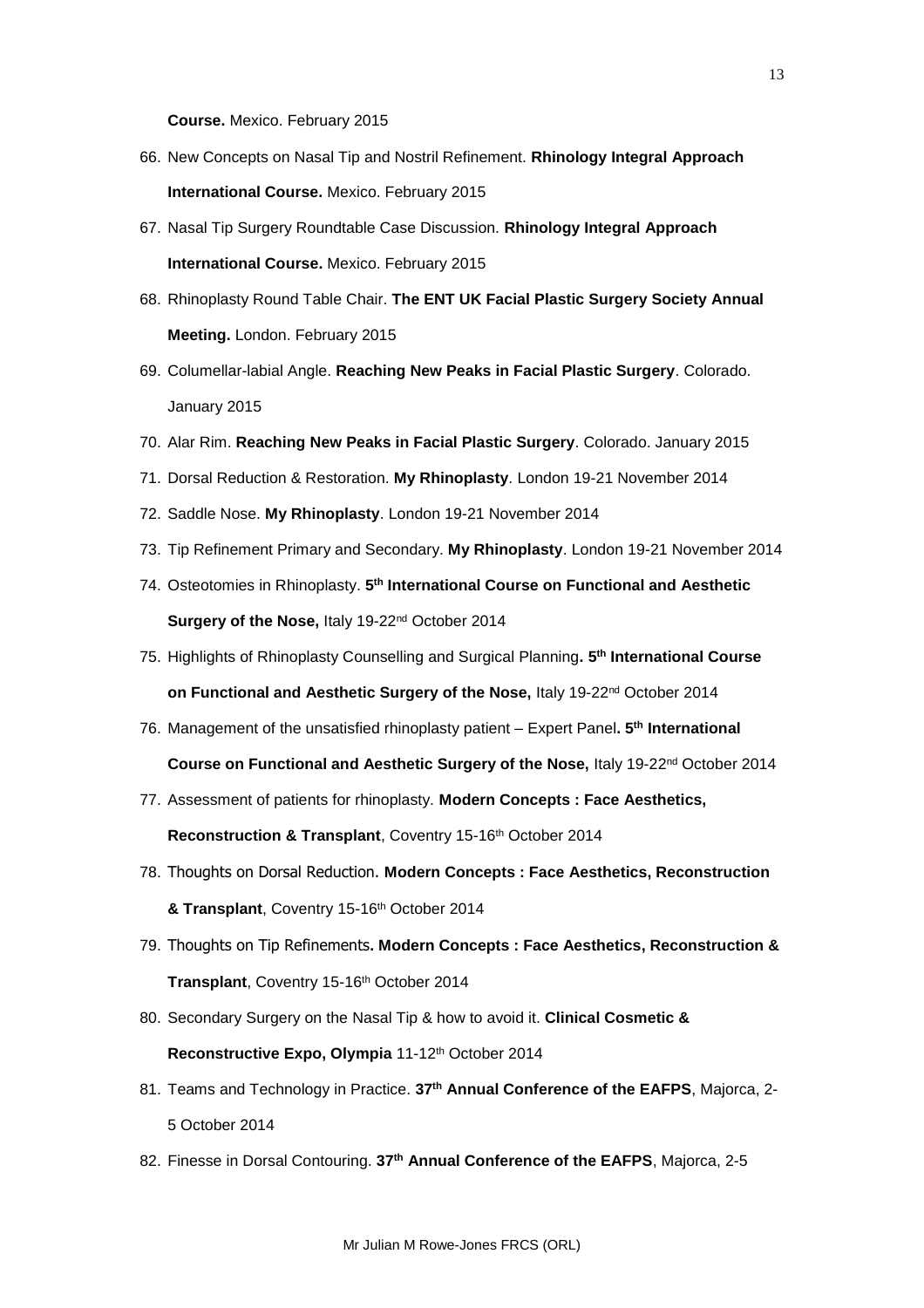October 2014

- 83. The Crooked Nose. **37th Annual Conference of the EAFPS**, Majorca, 2-5 October 2014
- 84. Dealing with the Saddle Nose Deformity. **37th Annual Conference of the EAFPS**, Majorca, 2-5 October 2014
- 85. Balancing Tip, Alar base and columella. **Regensburg Course in Finesse in Facial Plastic Surgery, Germany,** September 2014
- 86. Dorsal Refinement. **Regensburg Course in Finesse in Facial Plastic Surgery, Germany,** September 2014
- 87. Tip Refinement . **Regensburg Course in Finesse in Facial Plastic Surgery, Germany,**  September 2014
- 88. An anatomical Approach to Tip Refinement. **11th International Symposium of Facial Plastic Surgery, New York**, 27-31 May 2014
- 89. Creating the Perfect Nasal Profile. **11th International Symposium of Facial Plastic Surgery, New York**, 27-31 May 2014
- 90. Practice Tips from Beginner to Seasoned Professional. **11th International Symposium of Facial Plastic Surgery, New York**, 27-31 May 2014
- 91. Teams and Technology. **11th International Symposium of Facial Plastic Surgery, New York**, 27-31 May 2014
- 92. Tools and Tips in Rhinoplasty. **11th International Symposium of Facial Plastic Surgery, New York**, 27-31 May 2014
- 93. Rhinoplasty Case Studies : Cases that Helped Define my Technique. **11th International Symposium of Facial Plastic Surgery, New York**, 27-31 May 2014
- 94. Dependent Tip. **11th International Symposium of Facial Plastic Surgery, New York**, 27-31 May 2014
- 95. Repair of the Saddle Nose Deformity. **11th International Symposium of Facial Plastic Surgery, New York**, 27-31 May 2014
- 96. Strategies for the Saddle Nose. **European Rhinoplasty Summit, Munich, Germany** 28th March 2014
- 97. Component Dorsal Reduction-Achieving a Nonsurgical look, **European Rhinoplasty**  Summit, Munich, Germany. 27<sup>th</sup> March 2014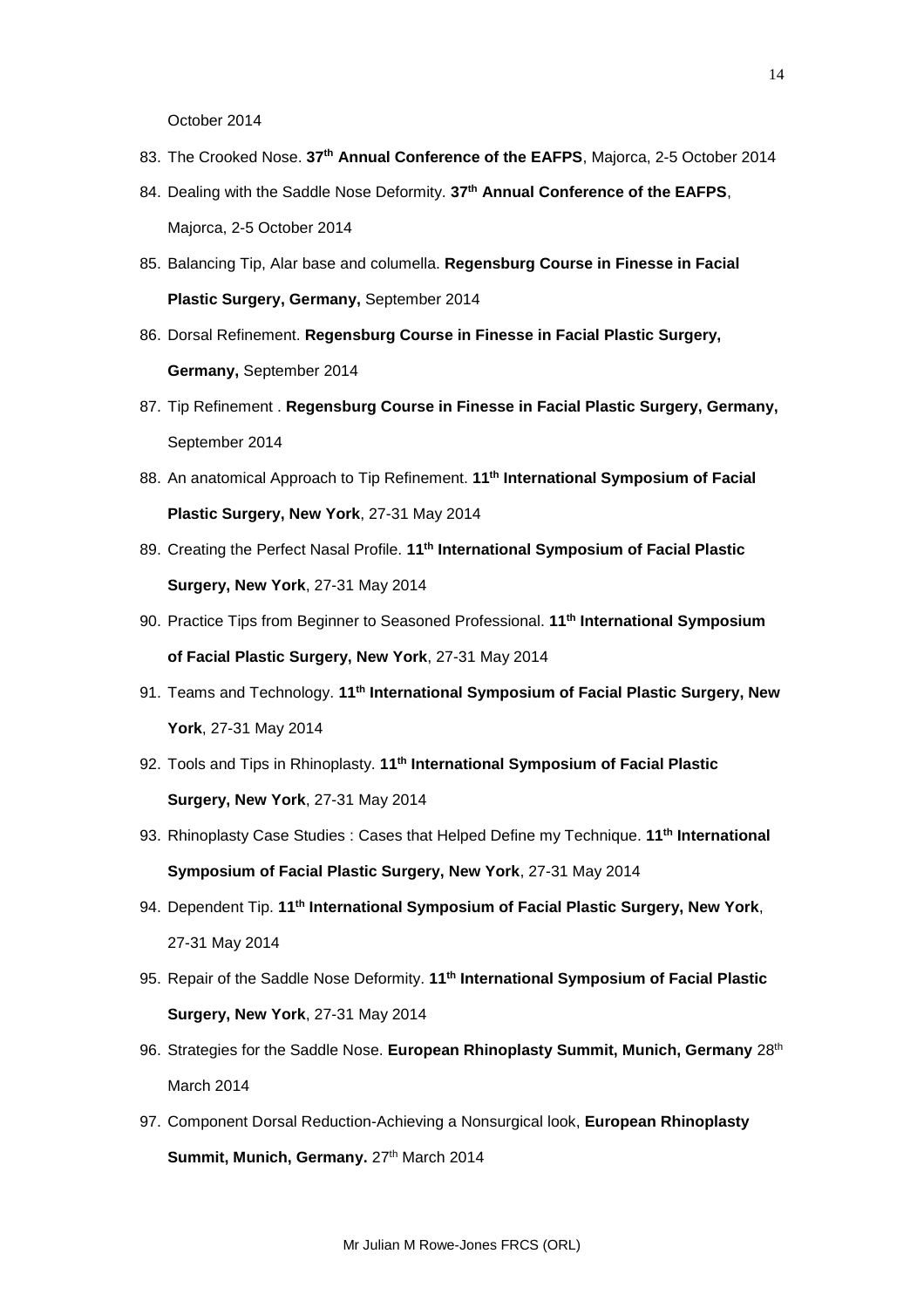- 98. Designing and Placing a Shield Graft. **3 rd Annual Meeting of the Royal Society of Europe, Bergamo, Italy**,12th March 2014
- 99. Correcting an Under-rotated Tip. **3 rd Annual Meeting of the Royal Society of Europe, Bergamo, Italy**,12th March 2014
- 100. Thoughts on Dorsal Reduction. **3 rd Biennial Facial Plastics Surgery Update. Bahamas, Atlantis,** 6<sup>th</sup> March 2014
- 101. Thoughts on Tip Refinement. **3 rd Biennial Facial Plastics Surgery Updates. Bahamas, Atlantis**, 3rd March 2014
- 102. Refinement of the Nasal Tip. **Clinical Cosmetic & Reconstructive Expo, Olympia, London,** October 2013.
- 103. Thoughts on Refining the Nasal Tip Soft Facet. **2 nd Annual Meeting of the Rhinoplasty Society of Europe, Istanbul, Turkey,** 23rd June 2013
- 104. Video Presentation, Shield Grafting to the Nasal Tip. 2<sup>nd</sup> Annual Meeting of the Rhinoplasty Society of Europe, Istanbul, Turkey, 23rd June 2013
- 105. Revision Rhinoplasty. **Advances in Rhinoplasty Meeting, Chicago, USA,** 11th May 2013
- 106. Ethnic Rhinoplasty. **Advances in Rhinoplasty Meeting, Chicago, USA,** 10th May 2013
- 107. Tip refinement. **Advances in Rhinoplasty Meeting, Chicago, USA,** 8 th May 2013
- 108. Rhinoplasty and Rhinoplasty Approaches. **3 rd Advanced Facial Plastic Surgery Course, City Hospital, Nottingham.** March 2013
- 109. Handling the tip with inadequate projection. **Milan Rhinoplasty Masterclass, Italy,** March 2013
- 110. Different ways of harvesting and fixing tip grafts. **Milan Rhinoplasty Masterclass, Italy,** March 2013
- 111. Tip refinement with sutures. **Milan Rhinoplasty Masterclass, Italy,** March 2013
- 112. Open Rhinoplasty. **Milan Rhinoplasty Masterclass, Italy,** March 2013
- 113. Polly beak. **myRhinoplasty London. The Royal College of Surgeons of England, London** November 2012
- 114. Hump Reduction and roof restoration. **myRhinoplasty London. The Royal College**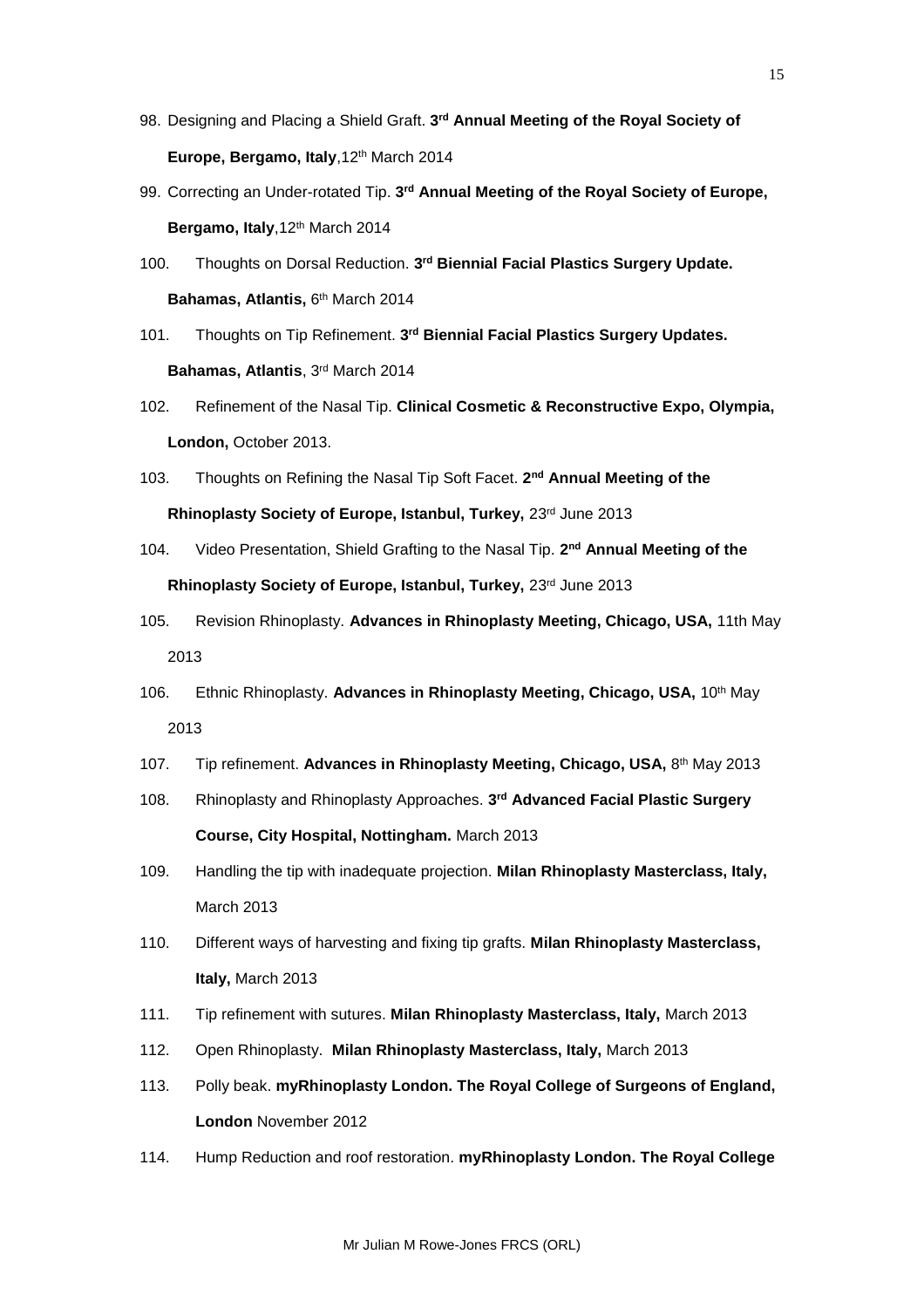**of Surgeons of England, London** November 2012

- 115. Sutures. **myRhinoplasty London. The Royal College of Surgeons of England, London** November 2012
- 116. Analysis Aesthetics. **myRhinoplasty London. The Royal College of Surgeons of England, London** November 2012
- 117. Surgical Anatomy. **myRhinoplasty London. The Royal College of Surgeons of England, London** November 2012
- 118. My Approach to Nasal and Dorsum Reduction and Reconstruction. **Regensburg Course in Facial Plastic Surgery, Germany,** October 2012
- 119. The Open Approach for Revision Rhinoplasty. **Regensburg Course in Facial Plastic Surgery, Germany,** October 2012
- 120. Aesthetic Nasal Dorsal Reduction A tailored approach. **14th British Academic Conference in Otolaryngology and ENT, Glasgow UK** July 2012
- 121. Dorsal Reduction Finesse. **The Italian Academy of Rhinology Annual Meeting, Varesse, Italy.** June 2012
- 122. When Dorsal Augmentation is Required preferences then and now, **Vegas Cosmetic Surgery 2012 and International Multi Specialty Symposium, Las Vegas, USA** June 2012
- 123. Tip Projection and De-projection techniques, **Vegas Cosmetic Surgery 2012 and International Multi Specialty Symposium, Las Vegas, USA** June 2012
- 124. Complications Can and Do occur in Rhinoplasty, **Vegas Cosmetic Surgery 2012 and International Multi Specialty Symposium, Las Vegas, USA** June 2012
- 125. The Crooked Nose and Septum. Masters Seminars. **Vegas Cosmetic Surgery 2012 and International Multi Specialty Symposium, Las Vegas, USA** June 2012
- 126. Rhinoplasty State of the Art. Masters Seminars. **Vegas Cosmetic Surgery 2012 and International Multi Specialty Symposium, Las Vegas, USA** June 2012
- 127. Techniques for tip projection, **International Federation of Facial Plastic Surgery Societies meeting, Rome,** May 2012.
- 128. Saddle Nose reconstruction, **International Federation of Facial Plastic Surgery Societies meeting, Rome,** May 2012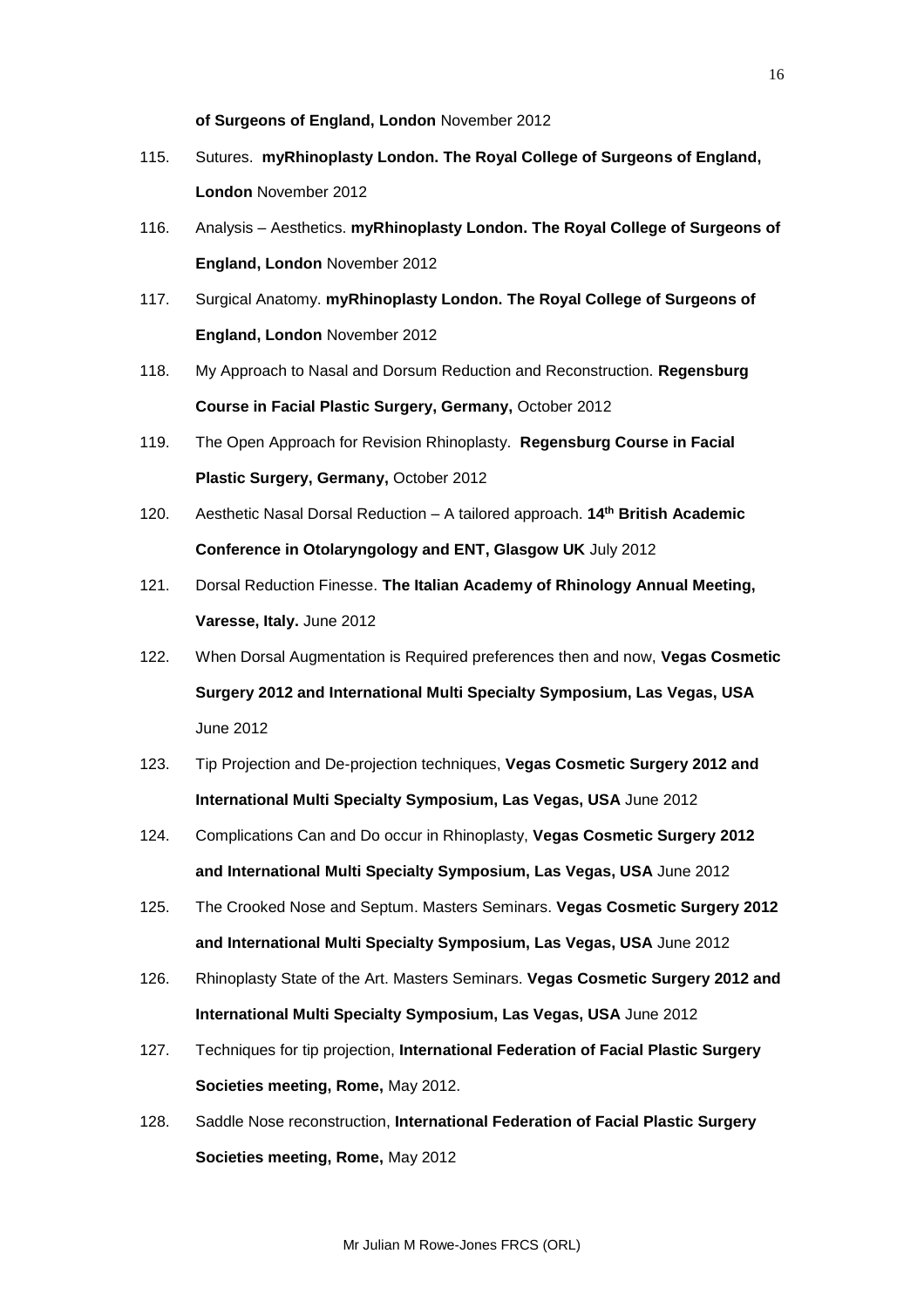- 129. Rhinoplasty and facial rejuvenation state of the art. **Royal Society of Medicine's Interventional Cosmetics Group's 4th Annual Multidisciplinary International Meeting. Royal Society of Medicine, London, 28th February 2012**
- 130. The open approach for nasal tip surgery, **European Academy of Facial Plastic Surgery Annual Meeting, Bruges, Belgium,** 3 rd September 2011
- 131. Primary Rhinoplasty, **European Academy of Facial Plastic Surgery Annual Meeting, Bruges, Belgium,** 4th September 2011
- 132. Aesthetic Tip Surgery My philosophy and avoiding pitfalls, **British Association of Oral and Maxillofacial Surgeons, Annual Scientific Meeting, Nice,** 22nd June 2011
- 133. The Saddle Nose, **Rhinoplasty and Septal Surgery Course, Royal National Throat, Nose & Ear Hospital, London, UK, 10th May 2011**
- 134. Lateral Crus, **Rhinoplasty and Septal Surgery Course, Royal National Throad, Nose & Ear Hospital, London, UK,** 10th May 2011
- 135. Resurrecting the demolished nose, **Advances in Rhinoplasty Meeting, Chicago, USA,** 7<sup>th</sup> May 2011
- 136. Controversies in Ethnic Rhinoplasty, **Advances in Rhinoplasty Meeting, Chicago, USA,** 5<sup>th</sup> May 2011
- 137. Treatment of lower third deviation, **Advances in Rhinoplasty Meeting, Chicago, USA,** 5 th May 2011
- 138. Reducing the nose and managing the under projected tip, video presentation, **Milan Rhinoplasty Masterclass, Italy,** March 2011
- 139. The K area in 3D Managing the nasal dorsum, **Milan Rhinoplasty Masterclass, Italy,** March 2011
- 140. Curves and lines surgery for the bulbous tip, **Milan Rhinoplasty Masterclass, Italy,** March 2011
- 141. A diagnostic approach to surgery for the bulbous tip **Nose 2011, Oporto, Portugal,** January 2011
- 142. Avoiding pitfalls in reduction rhinoplasty **Nose 2011, Oporto, Portugal,** January 2011
- 143. Surgery for the bulbous nasal tip **Rhinoplasty Study Day, Guy's Hospital &**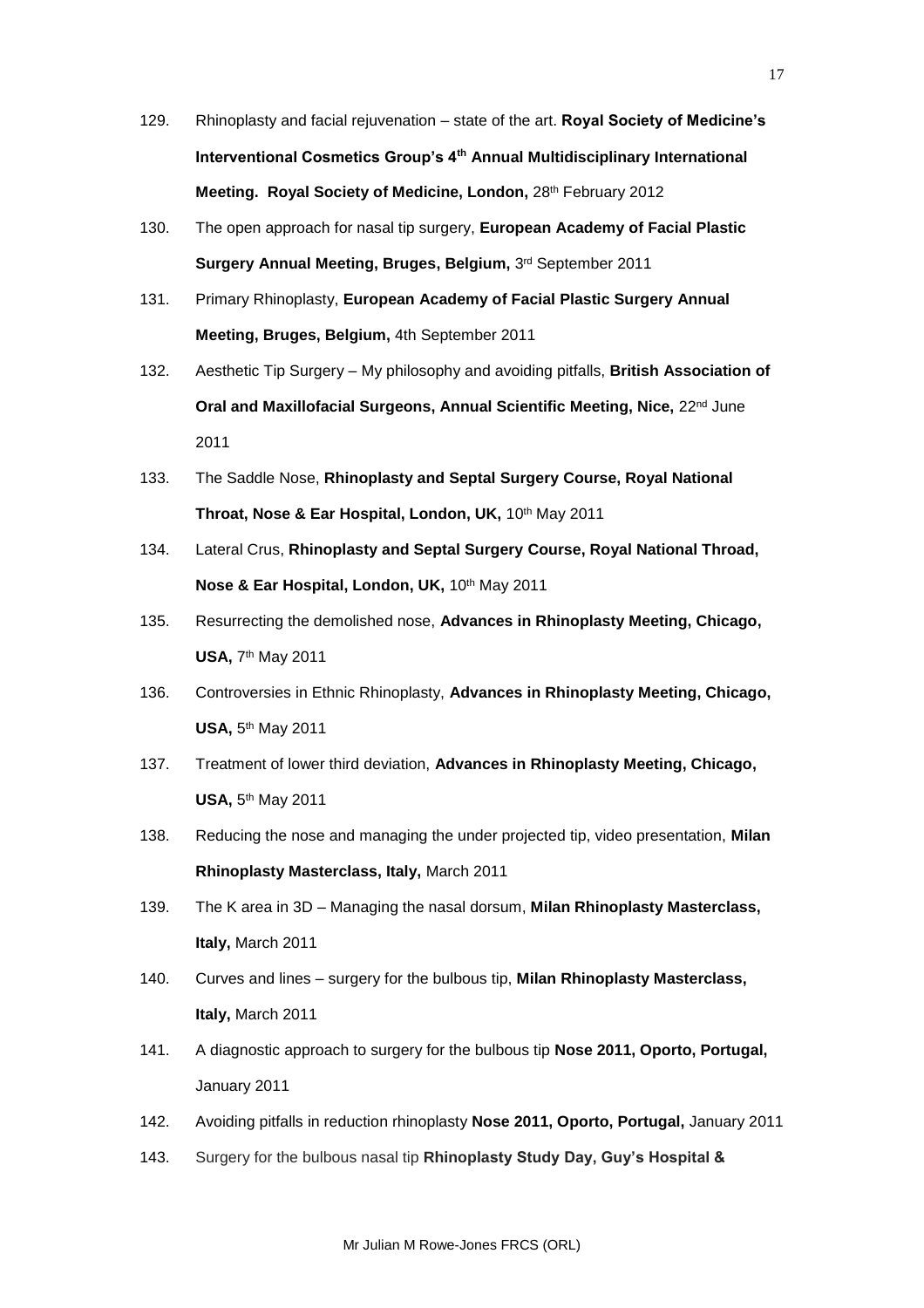**Medical School, London, UK** November, 2010

- 144. Anatomy and analysis of the nasal tip **Rhinoplasty Study Day, Guy's Hospital & Medical School, London, UK** November, 2010
- 145. Grafts and sutures for the nasal tip video presentation **European Academy of Facial Plastic Surgery Annual Meeting, Antalya, Turkey,** August 2010
- 146. Management of dorsal irregularities **European Academy of Facial Plastic Surgery Annual Meeting, Antalya, Turkey,** August 2010
- 147. Tip sutures **European Academy of Facial Plastic Surgery Annual Meeting, Antalya, Turkey,** August 2010
- 148. A diagnostic approach to the nasal tip **European Academy of Facial Plastic Surgery Annual Meeting, Antalya, Turkey,** August 2010
- 149. Transplants in Rhinoplasty **European Rhinologic Society Meeting, Geneva, Switzerland,** June 2010
- 150. Nasal Tip Surgery **Regensburg Facial Plastic Surgery Course, Germany,** June 2010
- 151. Anatomy and analysis for rhinoplasty **Regensburg Facial Plastic Surgery Course, Germany,** June 2010
- 152. Techniques for retroprojection of the nasal tip **American Academy of Facial Plastic and Reconstructive Surgery Meeting, Miami, USA,** April 2010
- 153. An endoscopic approach to rhinosinusitis **Royal National Throat, Nose & Ear Hospital, London, UK** February 2010
- 154. Revision rhinoplasty principles and practice **32nd European Academy of Facial Plastic Surgery Annual Meeting, Oporto, Portugal,** September 2009
- 155. Septal deformity saddle nose a graduated approach to reconstruction **32nd European Academy of Facial Plastic Surgery Annual Meeting, Oporto, Portugal,**  September 2009
- 156. Avoiding pitfalls in reduction rhinoplasty **BACO, Liverpool UK** July 2009
- 157. 4 invited lectures on rhinoplasty, **IFOS, Sao Paolo Brazil,** June 2009
- 158. Managing the difficult rhinoplasty patient **2nd Int'l Congress on Rhinology, Otology & Skull Base Surgery, Athens,** May 2009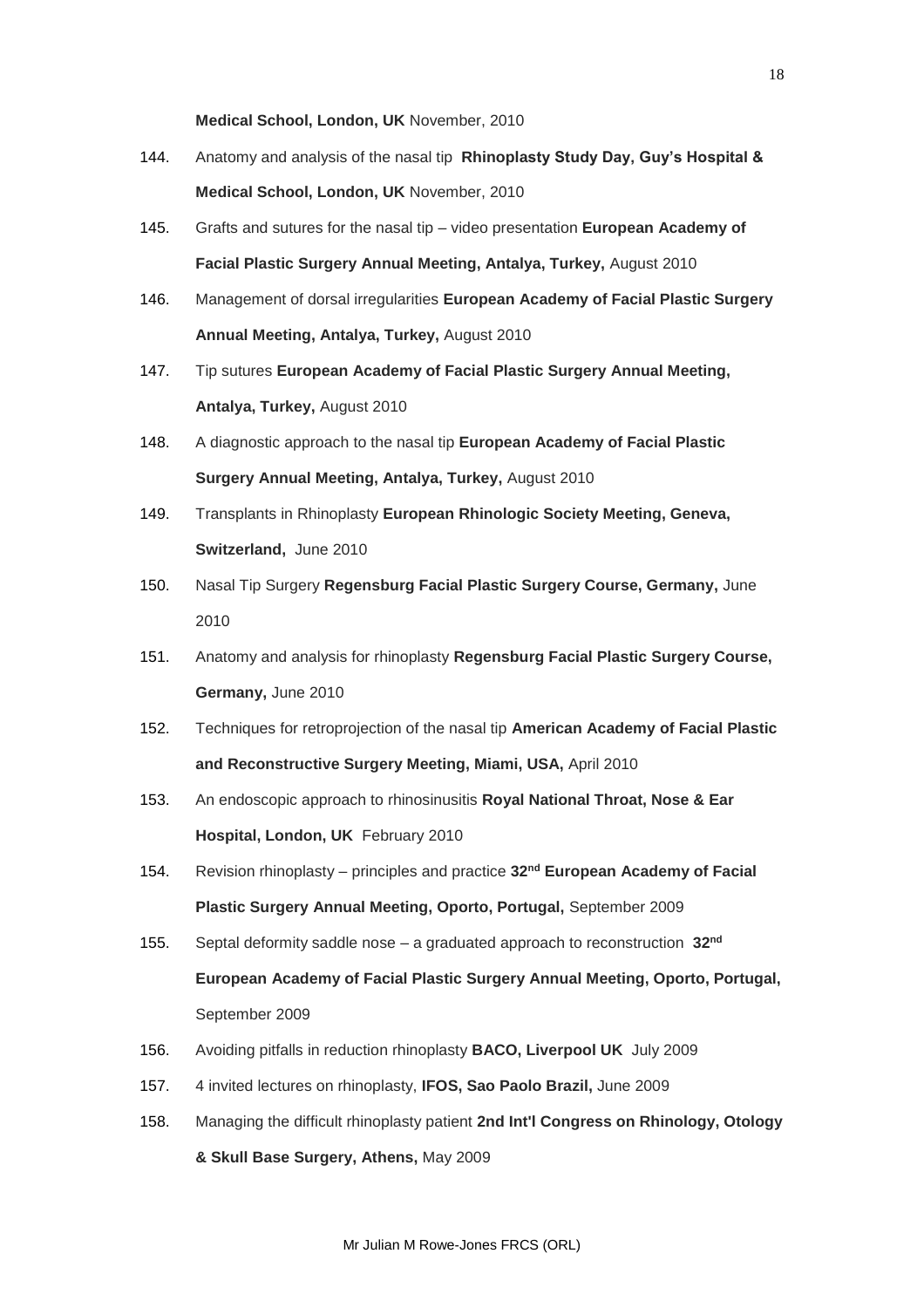- 159. Minimising risk in aesthetic nasal tip surgery **The Regensburg Course in Facial Plastic Surgery, Germany** April 2009
- 160. Anatomy and analysis for rhinoplasty **The Regensburg Course in Facial Plastic Surgery, Germany** April 2009
- 161. Teenage rhinoplasty **Milan Rhinoplasty Masterclass Italy** April 2009
- 162. Tip suturing and grafting **Milan Rhinoplasty Masterclass Italy** April 2009
- 163. The balanced nose **Milan Rhinoplasty Masterclass Italy** April 2009
- 164. Revision rhinoplasty **Milan Rhinoplasty Masterclass Italy** April 2009
- 165. Tip suture refinements **Milan Rhinoplasty Masterclass Italy** April 2009
- 166. Disorders of tip projection and rotation a graduated approach **Nose 2009, Oporto, Portugal** January 2009
- 167. Results of FESS **Nose 2009, Oporto, Portugal** January 2009
- 168. Saddle nose rhinoplasty an analytic approach **Nose 2009, Oporto, Portugal** January 2009
- 169. Balloon sinuplasty pearls and pitfalls **Nose 2009, Oporto, Portugal** January 2009
- 170. Radiology and staging in Endoscopic Sinus Surgery **Nose 2009, Oporto, Portugal** January 2009
- 171. Revision rhinoplasty International Expertise on Selected Rhinologic topics **International Expertise on Selected Rhinologic topics - Nancy, France**  December 2008
- 172. Location of polyps implications for pathology, diagnosis and treatment **International Expertise on Selected Rhinologic topics - Nancy, France**  December 2008
- 173. Let's discuss long-held surgical tenets in chronic rhinosinusitis **Chicago Sinus Forum, Chicago** July 2008
- 174. Rhinoplasty in teenagers **European Rhinologic Society Meeting, European Academy of Facial Plastic Surgery session, Crete** June 2008
- 175. Balloon sinuplasty early experience and the future **European Rhinologic Society Meeting, Crete** June 2008
- 176. Medical and surgical treatments for chronic rhinosinusitis **European Rhinologic**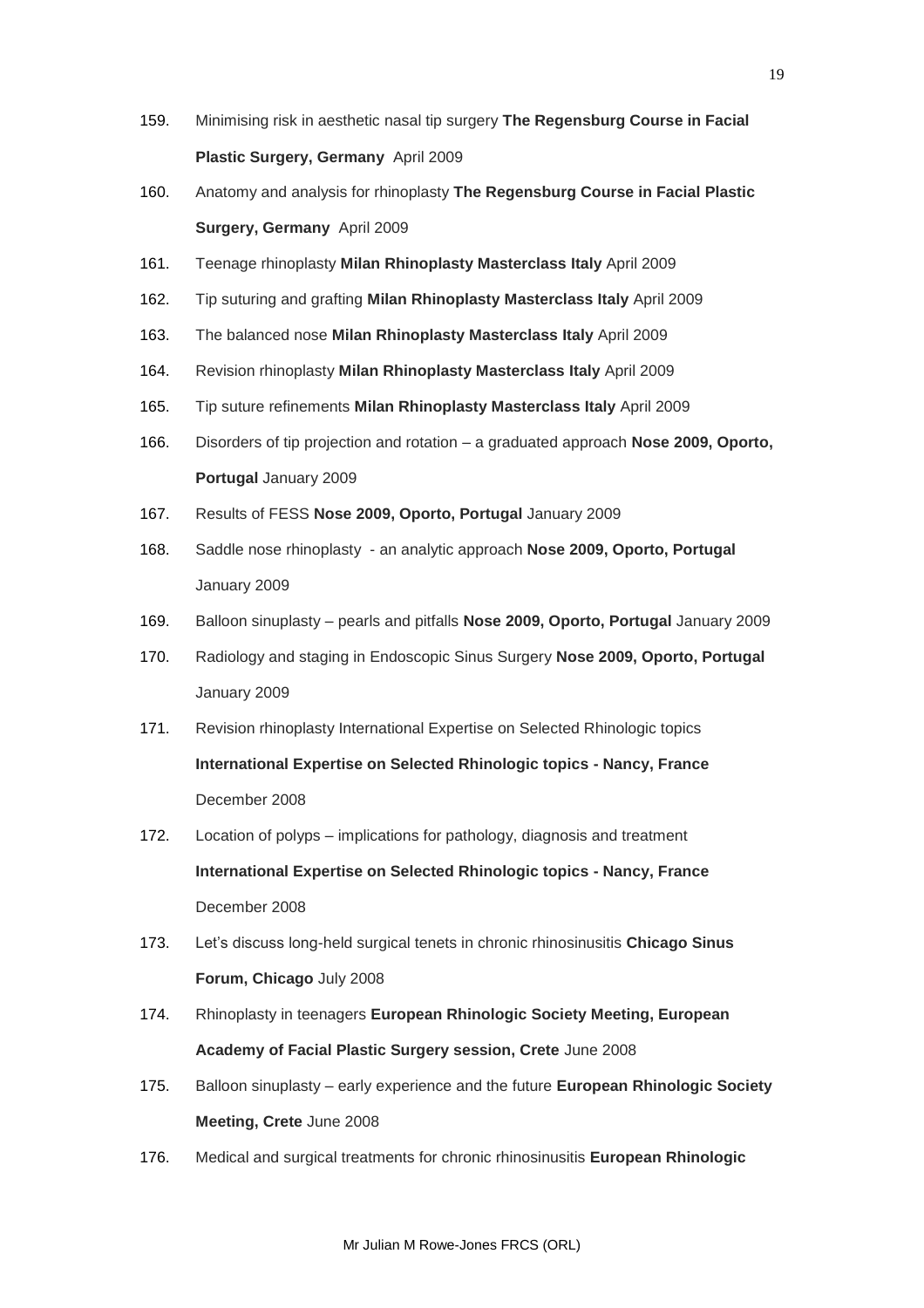## **Society Meeting, Crete** June 2008

- 177. Balloon sinuplasty the UK experience **British Rhinologic Society Annual Meeting, Liverpool** May 2008
- 178. Long-term results of FESS **International Rhinologic Society, Venice,** December 2007
- 179. Revision rhinoplasty **ENT UK / Royal Society of Medicine combined annual meeting, London** September 2007
- 180. Balloon sinuplasty pearls and pitfalls **Sinus Forum, Chicago** July 2007
- 181. Pros and cons of nasal tip sutures **European Federation of Otorhinolaryngology Societies, Vienna** July 2007
- 182. Surgery for the saddle nose **ENT 2007, London** January 2007
- 183. Surgery for disorders of tip projection and rotation **European Academy of Facial Plastic Surgery, Dublin** September 2006
- 184. Use of tip sutures in rhinoplasty **British Academic Conference in Otorhinolaryngology, Birmingham** July 2006
- 185. Ten top tips for rhinoplasty **British Academic Conference in Otorhinolaryngology, Birmingham** July 2006
- 186. Non-destructive techniques for tip surgery **European Rhinologic Society, Tampere, Finland** June 2006
- 187. Tip sutures **American Academy of Facial Plastic & Reconstructive Surgery Meeting, Las Vegas** May 2006
- 188. Analysis for rhinoplasty and pitfalls of rhinoplasty **Oxford Regional Meeting, Milton Keynes** April 2006
- 189. Results of FESS, indications for surgery and patient selection **Newcastle FESS Course**, April 2006
- 190. Results of FESS **Polish Rhinology Society, Warsaw** November 2005
- 191. Saddle nose rhinoplasty **Polish Rhinology Society, Warsaw** November 2005
- 192. Open approach rhinoplasty **Polish Rhinology Society, Warsaw** November 200
- 193. Tip sutures in rhinoplasty **Polish Rhinology Society, Warsaw** November 2005
- 194. Lateral profile rhinoplasty **Polish Rhinology Society, Warsaw** November 2005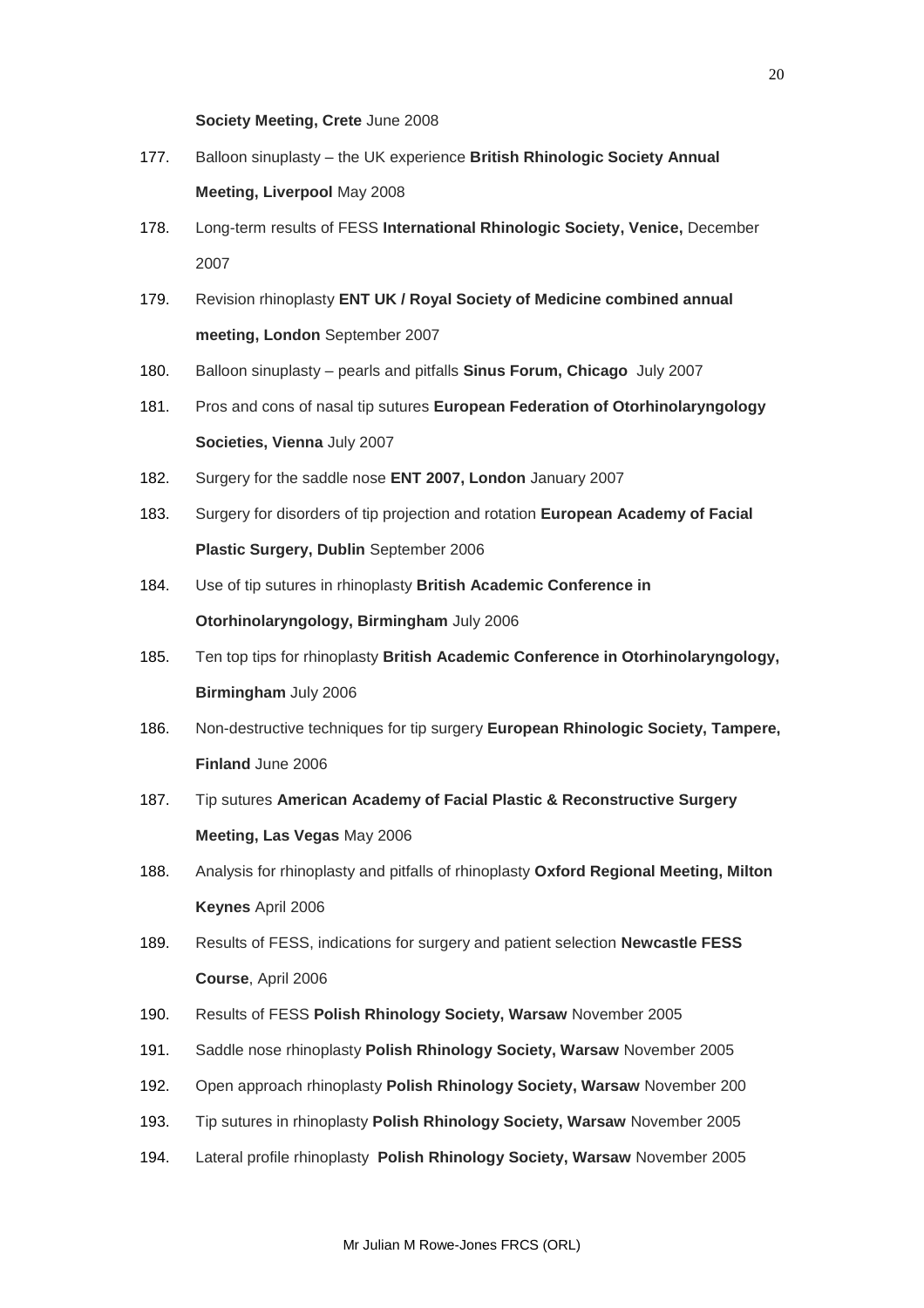- 195. How I do it septal surgery **VATESGB, Guildford** October 2005
- 196. Changing tip aesthetic parameters by sutures **European Academy of Facial Plastic Surgery Annual Conference, Florence, Italy** September 2005.
- 197. Balanced Rhinoplasty **British Association of Aesthetic Plastic Surgeons, Royal College of Physicians, London**, September 2005
- 198. How to build a practice **Professional Practice Day, RSM, London** May 2005
- 199. Surgery for rhinitis **British Rhinological Society, Nottingham,** May 2005
- 200. Nasal anatomy **British Association of Plastic Surgeons, Manchester,** May 2005
- 201. Nasal Tip Sutures. **Rhinoplasty Masterclass, Milan,** March 2005
- 202. Nasal Tip Surgery. **ENT 2005, London**, March 2005.
- 203. Future of training in facial plastic surgery, **Stresa EAFPS** 2004
- 204. Kariela M, Bryson J, Tostevin P, Rowe-Jones J. The relationship between cytokine levels and endoscopic and radiological grade of nasal polyps. **EUFOS meeting, Rhodes** 2004.
- 205. Andrews AE, Bryson J M, Rowe-Jones J. Site of origin of sinonasal polyps: relevance to pathogenesis and management. **RSM / BAO – HNS Summer Meeting, Liverpool** 2004.
- 206. Results of FESS **ERS Istanbul** 2004.
- 207. The big nose. **International Federation of Facial Plastic Surgery Societies, London;** May 2004.
- 208. Long term results of Functional Endoscopic Sinus Surgery. **World Congress of Otorhinolaryngology- Head & Neck Surgery, Cairo;** October 2004
- 209. Septal reconstruction in the saddle nose. **A bridge to modern facial plastic surgery, European Academy of Facial Plastic Surgery, Amsterdam;** October 2003.
- 210. Cons of sphenopalatine artery ligation. **BACO, Birmingham;** July 2003.
- 211. Current thoughts in Rhinoplasty **ENT 2002, London;** 2002.
- 212. Lateral profile rhinoplasty **Cotswolds ENT Annual Meeting, Cheltenham**; July 2002
- 213. Evidence of efficacy for septal and turbinate surgery, **European Rhinologic Society Meeting, Ulm, Germany;** June 2002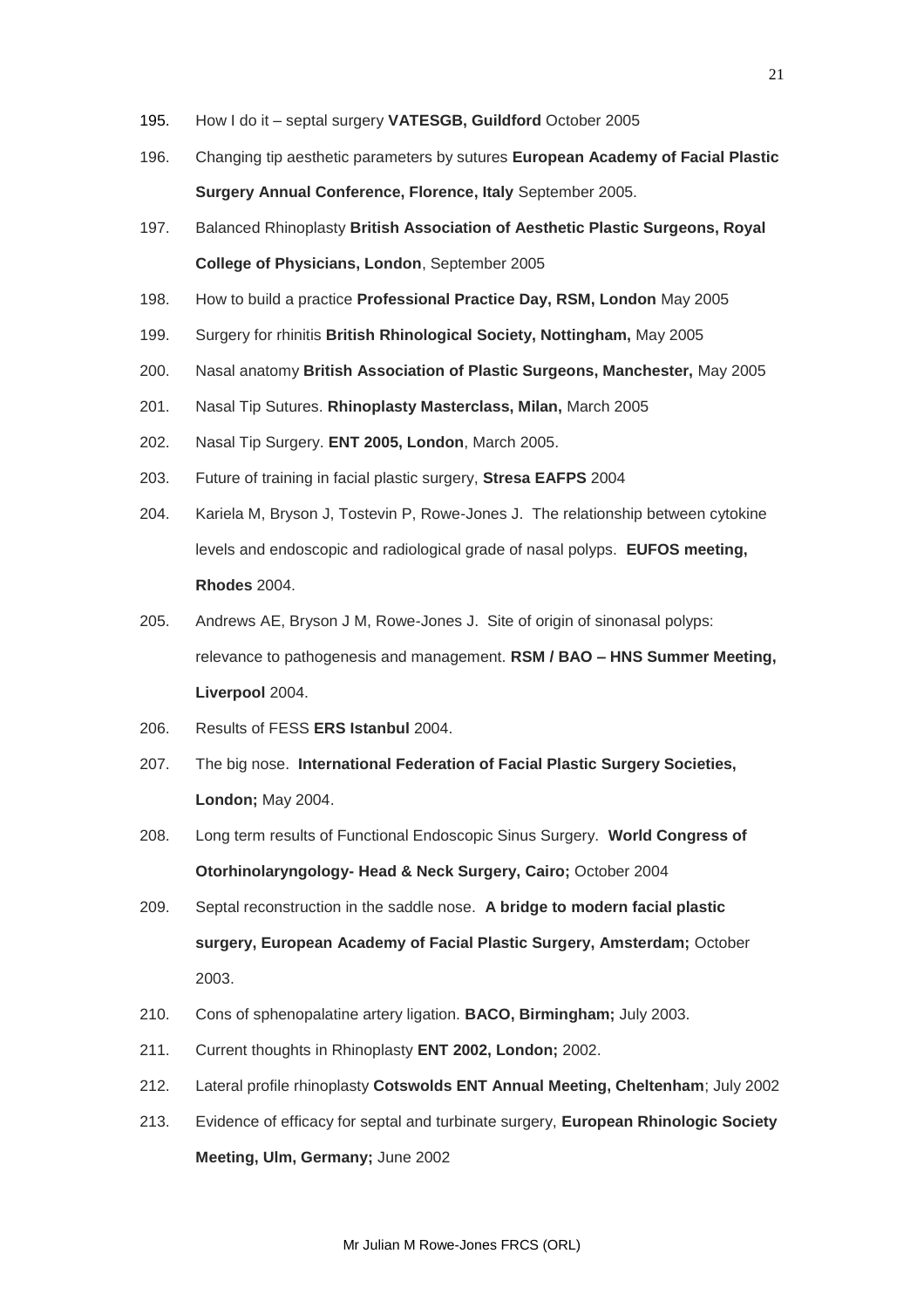- 214. Tip cartilage suturing. **European Academy of Facial Plastic Surgery International Meeting, London;** September 2001
- 215. Differential diagnosis of nasal obstruction. **British Society of Allergy & Clinical Immunology Annual Meeting;** July 2001.
- 216. Treatment of nasal polyps. **CME Update – Royal Society of Medicine;** December 2000.
- 217. Aetiology & behaviour of nasal polyps. **North Europe Symposium - Rhinology Issues, London;** April 2000.
- 218. Results and developments in FESS. **Ireland ENT 2000, Kilkenny,** 2000.
- 219. Chronic sinusitis and the chest. **Rhinosinusitis Round Table Meeting, Strasbourg,**  1999.
- 220. Fluticasone spray following FESS: 1 year results of a clinical trial. **European Rhinologic Society Meeting, Vienna**, 1998.
- 221. Aetiology of infective rhinosinusitis. **7th International Respiratory Forum; London;**  November 1997.
- 222. Endoscopic ligation of the sphenopalatine artery for persistent epistaxis. **BAORL - HNS Annual Meeting;** October 1997.
- 223. FESS results art or science? **CME Update Meeting, London;** November 1997.
- 224. Corticosteroids following functional endoscopic sinus surgery for chronic rhinosinusitis - do they work? **American Academy of ORL - HNS & RSM Joint Meeting, Boston, USA;** July 1997.
- 225. Infection following following endoscopic sinus surgery with post-operative topical nasal steroids (poster). **American Academy of Allergy, Asthma and Immunology, San Francisco;** February 1997
- 226. The specialty examination. **BAORL - HNS Annual Meeting;** September 1996.
- 227. The effect of endoscopic sinus surgery on olfaction. **European Rhinologic Society VIII Congress, Belgium;** September 1996.
- 228. The link between nose and lung, perennial rhinitis and asthma is it the same disease?
- 229. **European Academy of Allergy and Clinical Immunology, Budapest;** June 1996.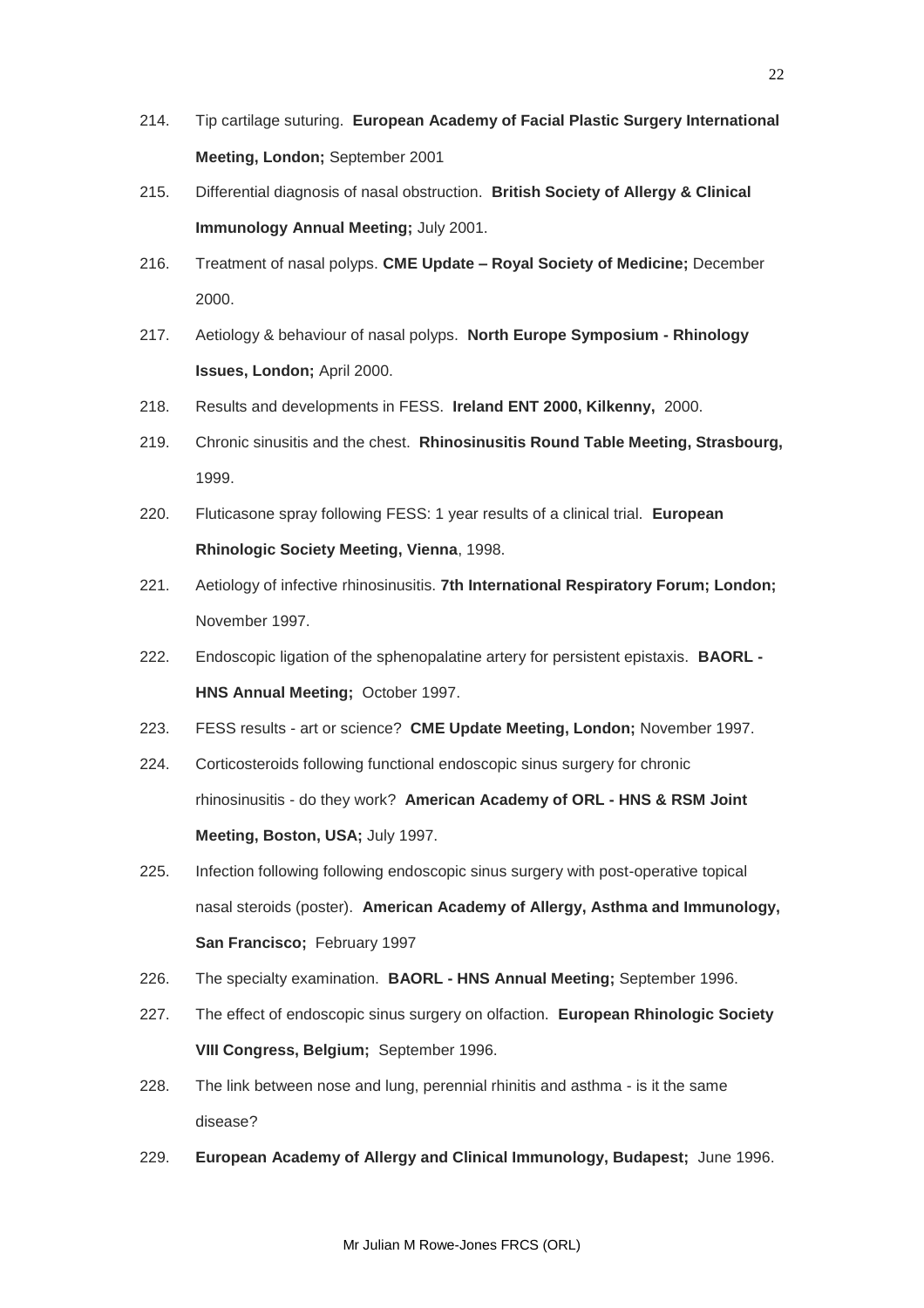- 230. The link between nose and lung, perennial rhinitis and asthma is it the same disease?
- 231. **European Academy of Allergy and Clinical Immunology, Budapest;** June 1996.
- 232. The management of nasal polyps the use of acoustic rhinometry. **North Europe Symposium - Rhinology Issues, London;** February 1996.
- 233. Rhinitis classification and diagnosis. **Glaxo Wellcome Rhinology, London Meeting;** November 1995.
- 234. Nasal polyps surgery or medicine? **North Europe Symposium - Rhinology Issues, London;** October 1995.
- 235. A histological study of nasal polyposis related to aetiology. **Third International Advanced Sinus Symposium, Cairns, Australia;** August 1995.
- 236. A clinicopathological study of nasal polyposis in patients with cystic fibrosis. **20th European Cystic Fibrosis Conference, Brussells**.**;** June 1995
- 237. Outcome of endoscopic sinus surgery in the treatment of nasal polyposis with cystic fibrosis. **Section of Laryngology and Rhinology, Royal Society of Medicine;** May 1995.
- 238. Outcome assessment of Functional Endoscopic Sinus Surgery. **Visiting Association of Throat and Ear Surgeons of Great Britain;** October 1994.
- 239. Passive smoking and otitis media with effusion in children. **British Association of Paediatric Otorhinolaryngology Meeting, Manchester;** June1993.
- 240. Balloon dilatation of the pharynx. **Section of Laryngology and Rhinology, Royal Society of Medicine;** May 1993.
- 241. Congenital hand and ear deformity. **Section of Plastic and Reconstructive Surgery, Royal Society of Medicine;** November 1990.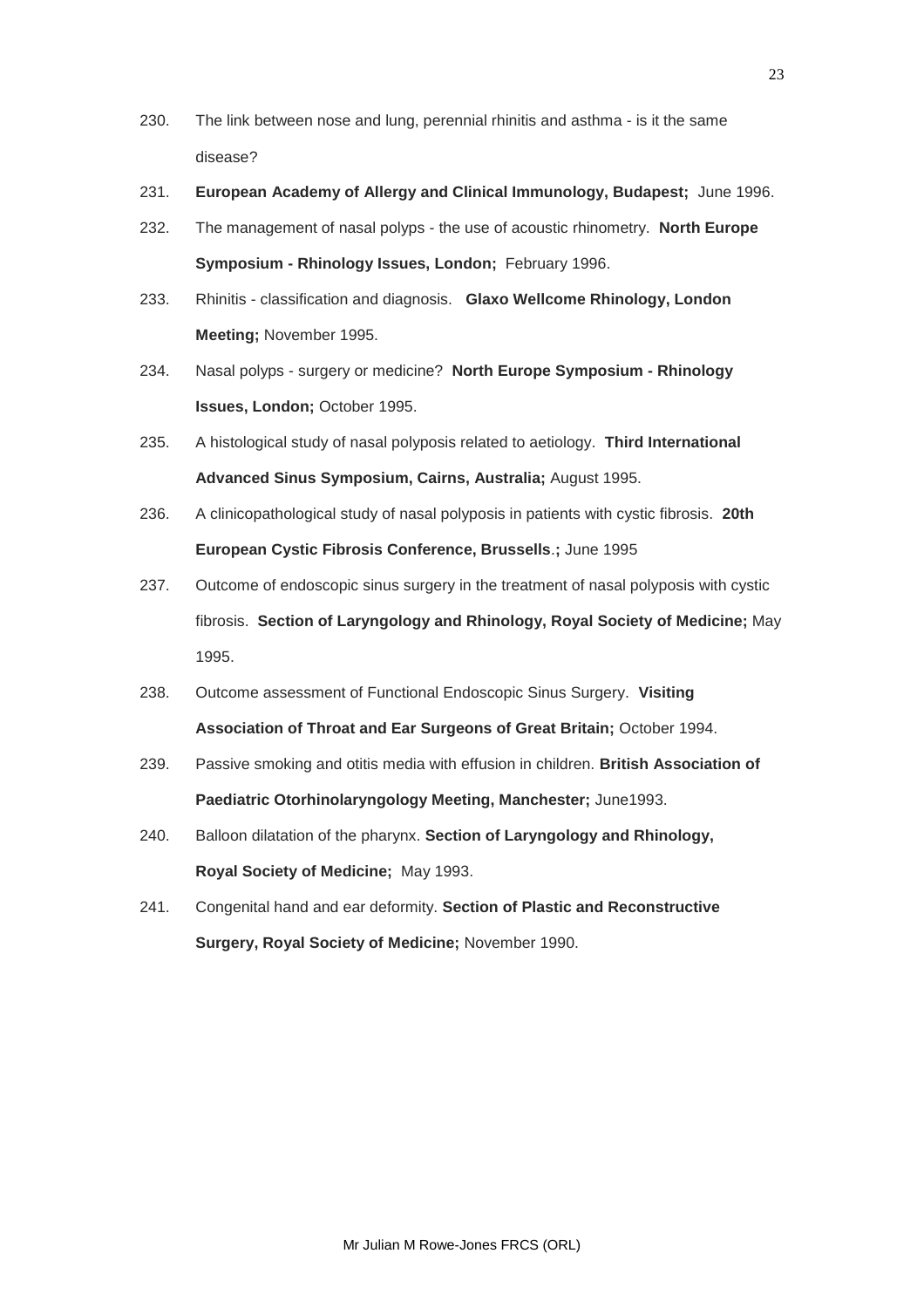## **REPRESENTATION & TEACHING**

Faculty member Royal College of Surgeons of England - Professional Behaviours Masterclass in Cosmetic Surgery

Government advisor as board member of Clinical Quality and Outcomes sub-group of the Cosmetic Surgery Interspecialty Committee 2014-Present

Chairman European Rhinoplasty Society 2012-2013

Facial Plastic Surgery Section Editor Current Opinion in Otorhinolarngology – Head and Neck Surgery 2010-2012

Course Founder and Co Director, myRhinoplasty, The Royal College of Surgeons of England, London. 7<sup>th</sup> – 9<sup>th</sup> November 2012, 19<sup>th</sup>-21<sup>st</sup> November 2014.

Member of Department of Health Working Group on Education and Training in Cosmetic Surgery 2013

Board member International Federation of Facial Plastic Surgery Societies

Board member Facial Plastic Surgery Working Group ENT UK

Chairman Fellowship Committee, European Academy of Facial Plastic Surgery 2003-2013

Surgical Trainer, Government Interspecialty Training Programme in Cosmetic Surgery

UK National Delegate, European Academy of Facial Plastic Surgery

Invited master, International Instructional Milan Rhinoplasty Masterclass 2008 and 2011

Invited speaker, Advanced Rhinoplasty Meeting Chicago 2011 and 2013

Faculty member Institute of Laryngology & Otology - Royal National Throat, Nose & Ear Hospital, London, "Plastic surgery of the nose"

Organising Committee Member, International Federation of Facial Plastic Surgery Societies, London 16-19 May 2004